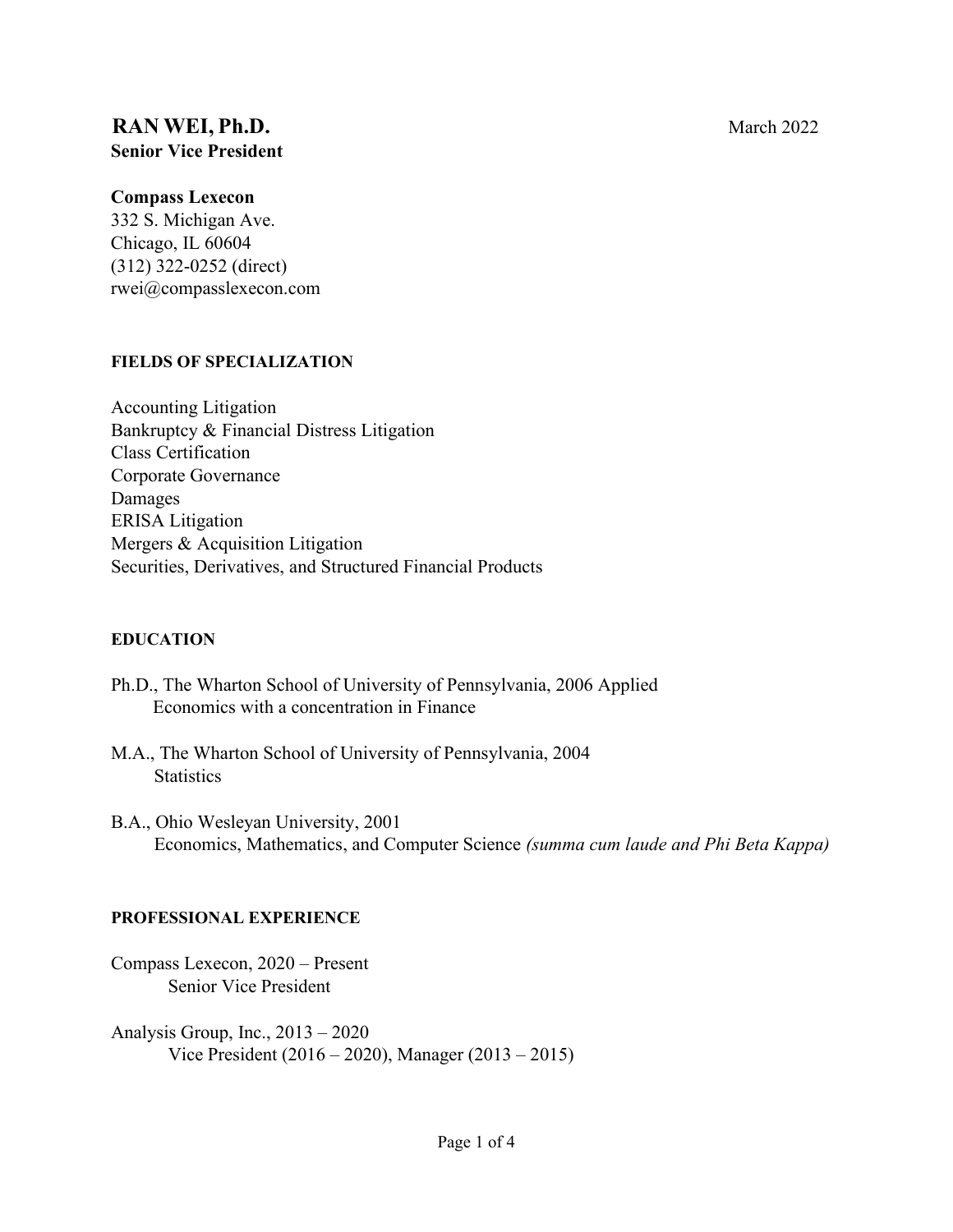Navigant Economics (formerly Chicago Partner, LLC), 2006 – 2013 Director (2008 – 2013), Associate Director (2006 – 2008)

## **SELECT CONSULTING EXPERIENCE**

#### *General Securities Fraud Matters*

In matters related to Rule 10b-5, Section 11, and Section 12 securities damages claims, conducted numerous event studies assessing the impact of public disclosures on the price of stocks and corporate bonds, and supported extensive expert analyses including:

- The impact of allegedly misleading and corrective disclosures on security prices;
- The impact of alleged accounting fraud on security prices;
- The effects of alleged insider trading and market manipulation on security prices;
- The effects of block trades on security prices; and
- Quantification of affected trading volume in class actions.

In a matter related to the initial public offering (IPO) of a large Asian e-commerce company, supported an e-commerce expert in a securities class action suit alleging false and misleading statements in filings; evaluated the expected economic impact of at-issue statements on this firm's IPO.

In a matter related to regulatory risk disclosures, supported an accounting expert in a securities fraud lawsuit alleging misleading disclosures by a large energy corporation about risks certain regulations posed to its business; evaluated the impact on impairment costs.

In a matter related to a retail bankruptcy, supported a retail industry expert in assessing the reasonableness of financial projections used in a proposed restructuring plan.

In a matter related to executive compensation in the technology industry, supported a compensation expert in evaluating the trading behavior of the CEO and other executives of a major technology firm; analyzed patterns of executive stock sales and compensation across the tech sector.

In a matter related to trading manipulation in precious metals instruments, led and managed teams to analyze high-frequency intraday data and model the price impact of spoofing strategies and other market price manipulation.

## *Private Equity and Investment Banking Matters*

In a matter related to management fees, supported a private equity expert in assessing the reasonableness of fees charged to investors, proper distribution of investment returns, and strategic actions undertaken by the firm's general partners.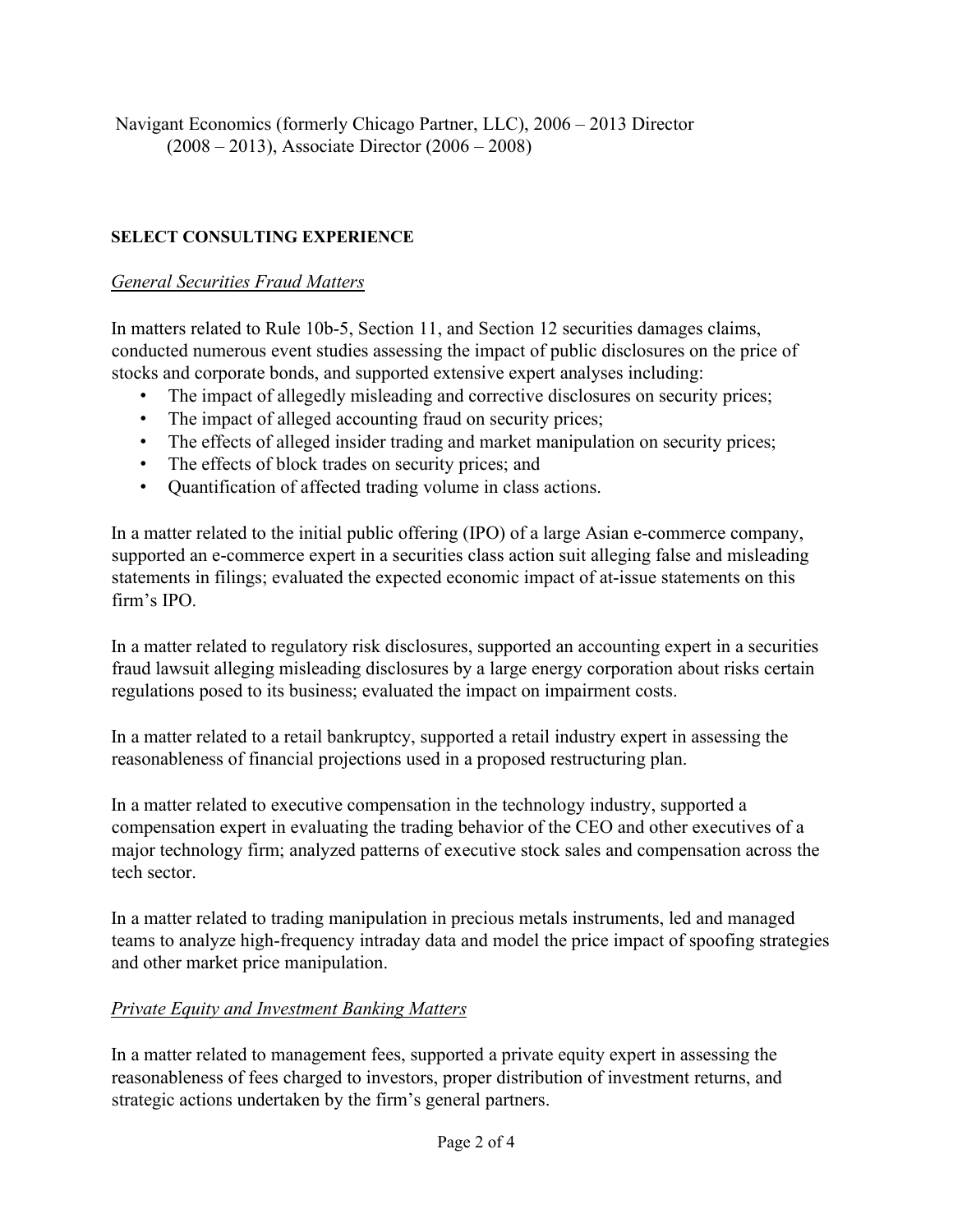In a matter related to investment due diligence, supported a private equity expert in evaluating and assessing the due diligence process for different stages of a private equity investment (e.g., acquisition, monitoring, and liquidation).

In a matter related to new venture investments, supported a private equity expert in examining the customs and practices with respect to launching new ventures.

In a matter related to fiduciary duty, supported a private equity expert in estimating potential disgorgements stemming from alleged breaches of fiduciary duties and misappropriated confidential information.

In a matter related to the post-acquisition integration process, supported a private equity expert in evaluating the economic incentives of an earn-out provision in a purchase agreement, and the reasonableness of the integration process, after an established company acquired a start-up company.

In a matter related to the liquidation of a hedge fund, supported a private equity expert in assessing a hedge fund manager's practices in liquidating and distributing over \$1 billion in assets to investors.

In a matter related to fundraising, supported a private equity expert in assessing the reasonableness of a fundraising executive's compensation and examining the custom and practice in fundraising.

## *Mutual Fund and ERISA Matters*

In several mutual fund excessive fee actions, supported expert analyses of the reasonableness of mutual fund advisory companies' cost accounting system, and the appropriateness of the accounting treatment of subadvisory fees for the purposes of computing the advisors' profitability from serving as an advisor to the funds.

In a matter related to investment monitoring process, supported an industry expert to evaluate and assess reasonableness of investment monitoring process in an ERISA class action litigation.

In a matter related to the settlement with a regulator, conducted a settlement prediction analysis and assisted a large mutual fund family in distributing settlement awards to shareholders.

## *Other Matters*

In a matter related to investment suitability, supported a fixed-income expert in evaluating investment suitability to achieve an accountholder's stated objectives by assessing municipal bond trading strategies, the appropriateness of account leverage, and the reasonability of fees charged to the accountholder.